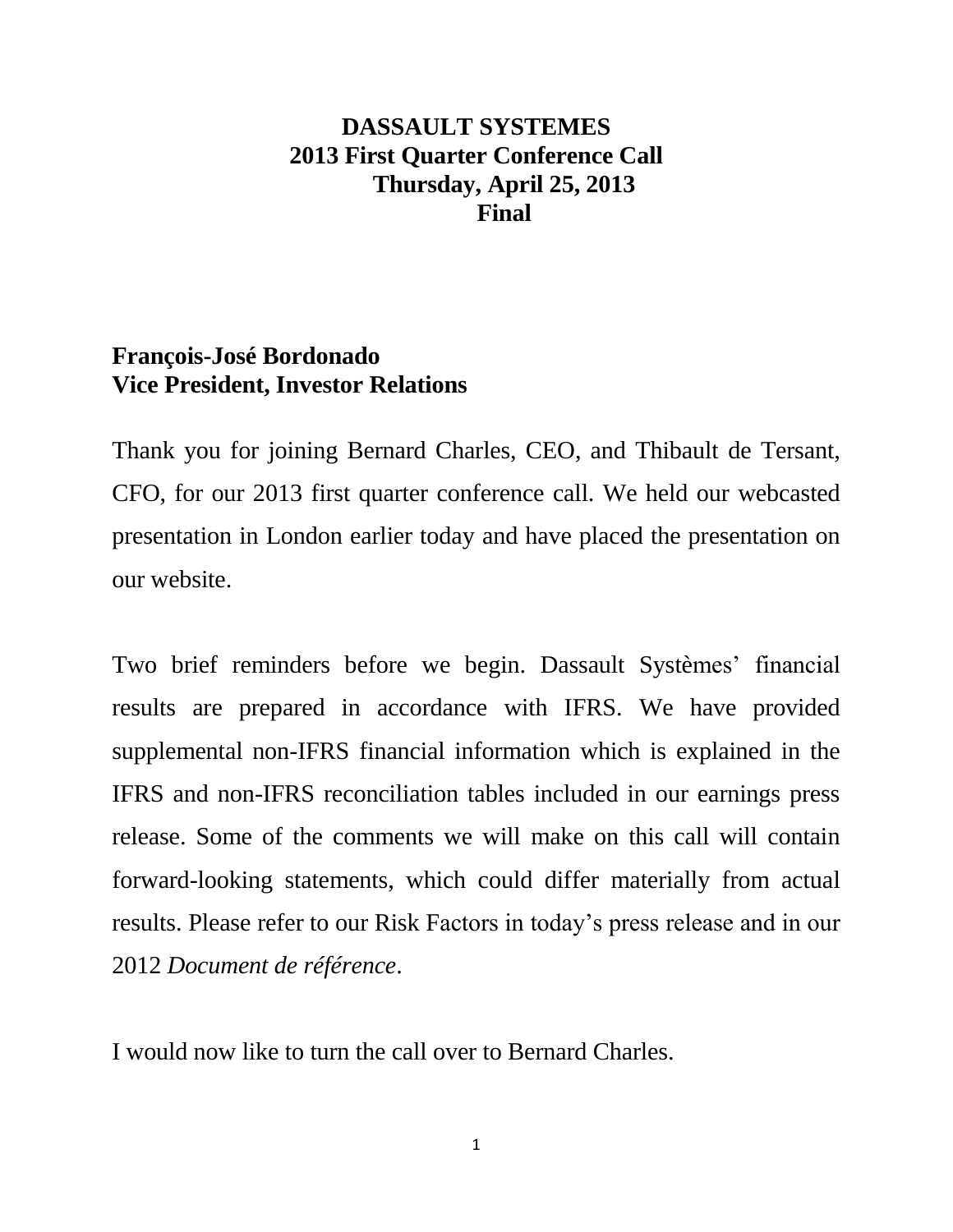## **Bernard Charlès President and Chief Executive Officer**

### **Introduction**

Thank you for joining us here and on the webcast held earlier today.

This morning we reported first quarter financial results well in line with our objectives and reconfirmed our full year financial objectives. I think we set realistic goals and we achieved them.

Our business focus is on expanding our addressable market and advancing our purpose with our **3D**EXPERIENCE strategy. Over the course of the first quarter I traveled extensively and met with a number of customers and partners. Through our discussions it is clear that they perceive high value of **3D**EXPERIENCE in its ability to help them manage the complexity of their business in a comprehensive manner – connecting all areas.

We are also making selective acquisitions of companies well aligned with our addressable market expansion, and complementing our industry solution experiences. This morning we announced two small but important technology acquisitions.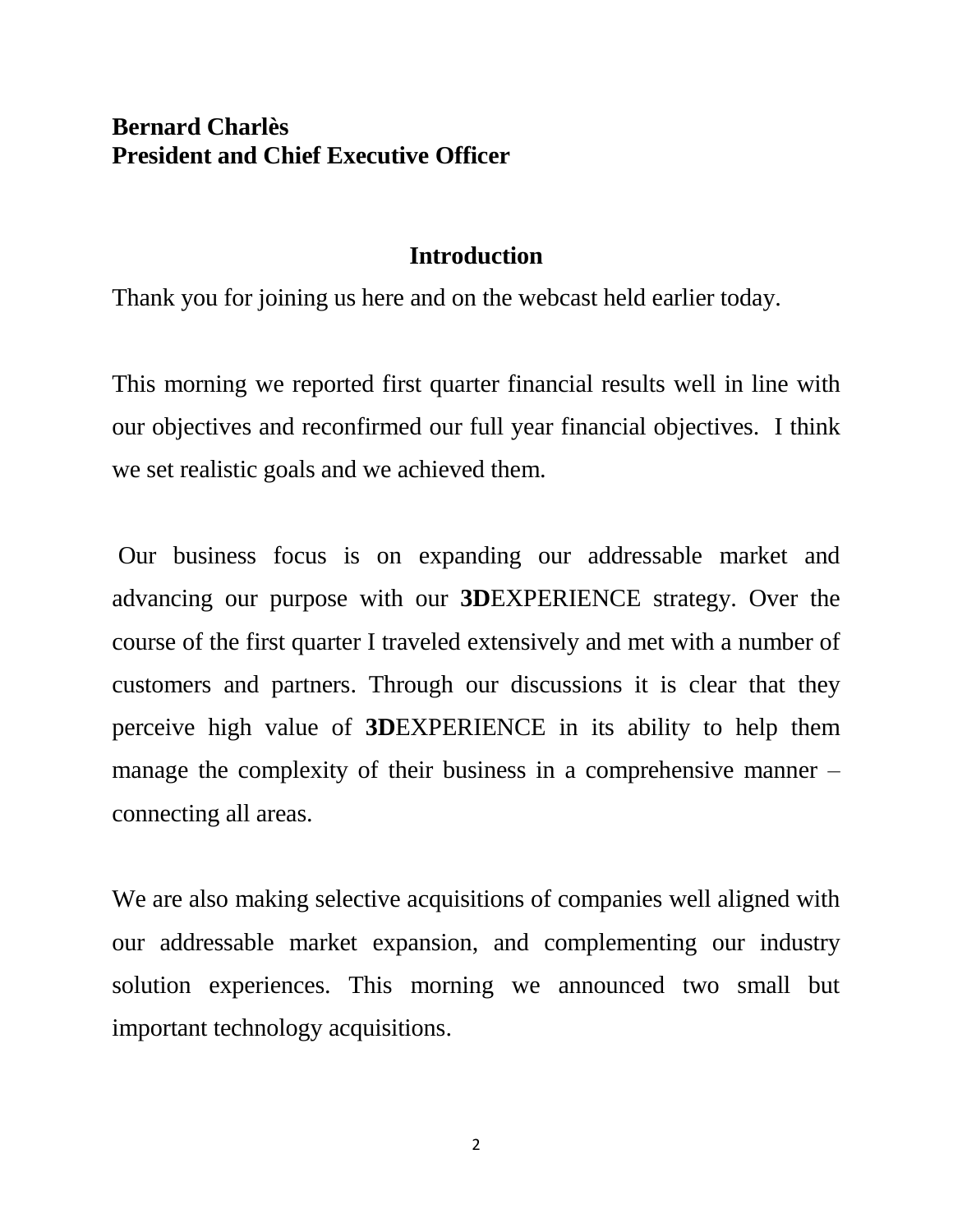In summary, we are working to deliver on our market strategy and expansion of our purpose and this will be visible to you during 2013 in our research and development deliverables with our ambitious roadmap. So stay tuned here.

Let me turn briefly to the first quarter performance. I will leave most of the financial comments for Thibault.

#### **First Quarter Performance**

Unsurprisingly, the market environment remained soft. Customers' visibility is reduced and this results in uncertainty and hesitation. So within this context, our non-IFRS results were satisfactory although our ambitions remain higher - software revenue increased 8% in constant currencies, our operating margin was stable and earnings per share increased 10% fully benefiting from revenue growth.

### **Regional Performance**

Turning to our regional performance, there were bright spots and areas of weakness. Asia was higher by 8%, followed by the Americas at 7% and Europe with 6% revenue growth in constant currencies. Looking at software alone, software revenue growth was highest in the Americas followed by Asia and Europe.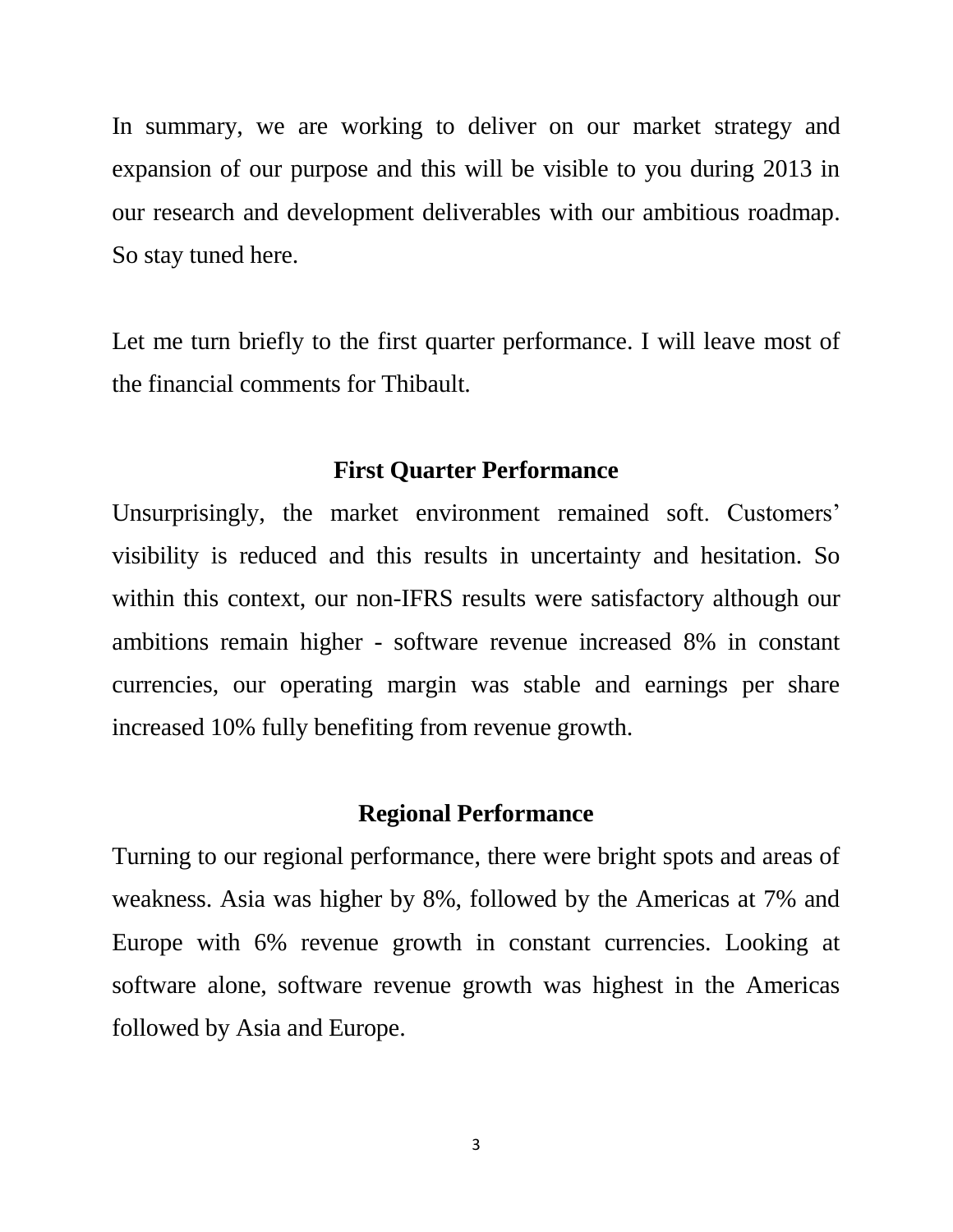In Asia the results were mixed. India had a particularly good quarter. We have strong relationships with both OEMs and engineering service firms working with multi-nationals and this helped drive our results this quarter. In addition, we are strengthening our coverage through our indirect channels, building our VAR networks. Korea was also an area where we had a strong quarter. On the softer side was China but it represents a very good potential for us, so we continue to strengthen our resources. Finally, our results in Japan came in pretty well aligned with our plans, so here again, not an area of concern.

In the Americas, software revenue increased double-digits in constant currencies. We are seeing good progress in some of our businesses but we remained focused on strengthening our coverage in total.

In Europe, the slow start to the year was evident. At the same time, we did observe some bright spots. The UK had a very good performance and Germany, our largest country in Europe, delivered solid results. I think we are very well positioned here too.

### **Performance by Software Applications**

Looking at our growth by software applications there were no surprises. SOLIDWORKS delivered growth of 7% in constant currencies, driven largely by recurring software revenue. While it did show stronger new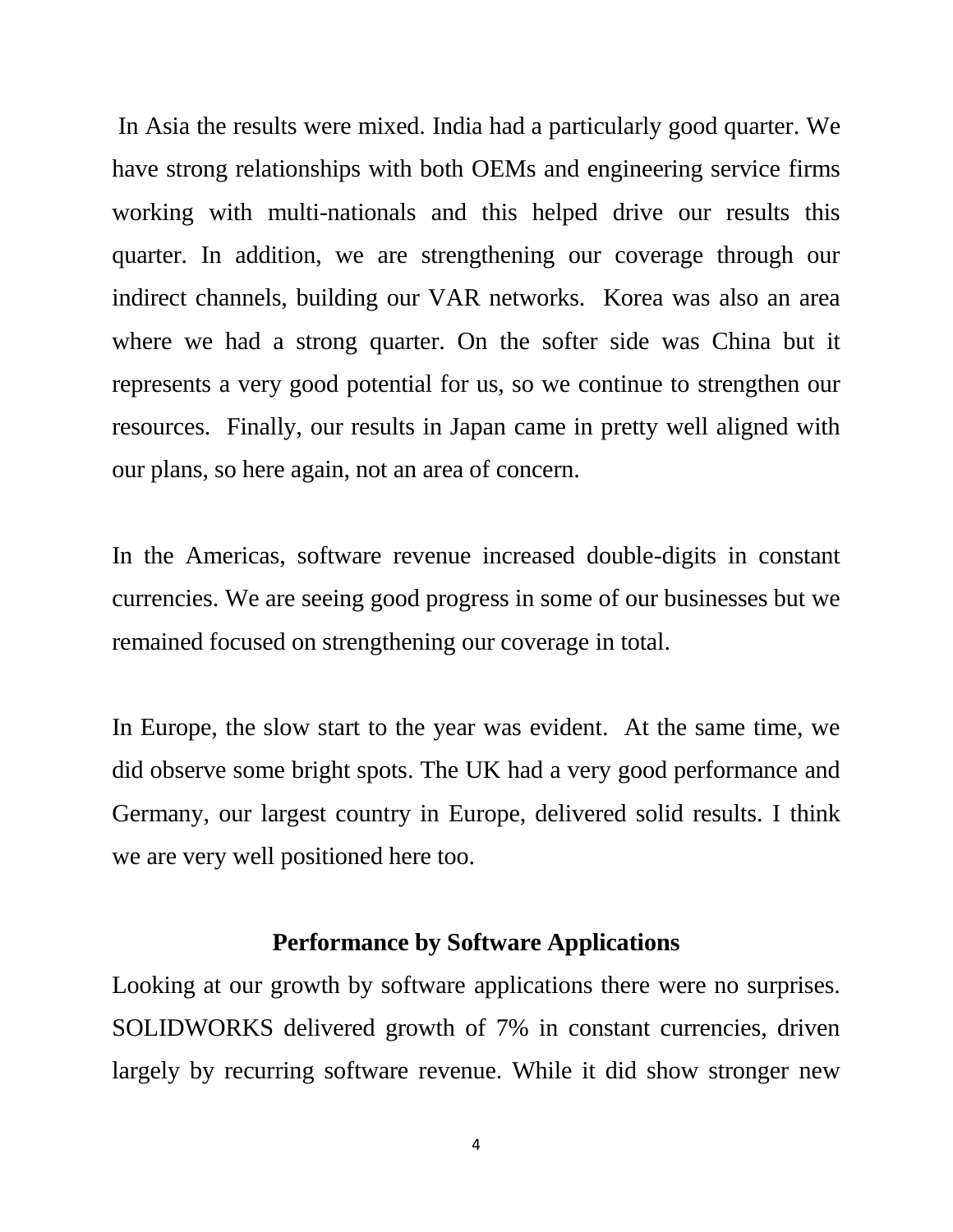seat growth in the fourth quarter, results in the first quarter and over the last few quarters in total are a clear indicator of the weakening economic backdrop.

During the first quarter our specialized applications performed well. The manufacturing sector, where DELMIA is, has begun to show more opportunities for growth, in particular thanks to our DELMIA applications based on our V6 architecture. And in the simulation space, traction for SIMULIA remains strong and is visible across a number of industries and in the growing size of relationships with customers.

Some examples of recent new business include Mazda's adoption of SIMULIA to enable them to better balance performance and weight of an all-steel car with our Isight technology, part of the SIMULIA portfolio. This morning's acquisition in simulation furthers our expertise in this space.

In Sweden, Autoliv, a manufacturer of safety systems, has adopted our **3D**EXPERIENCE platform and is using ENOVIA applications to improve efficiency with over 9,000 users on a global basis.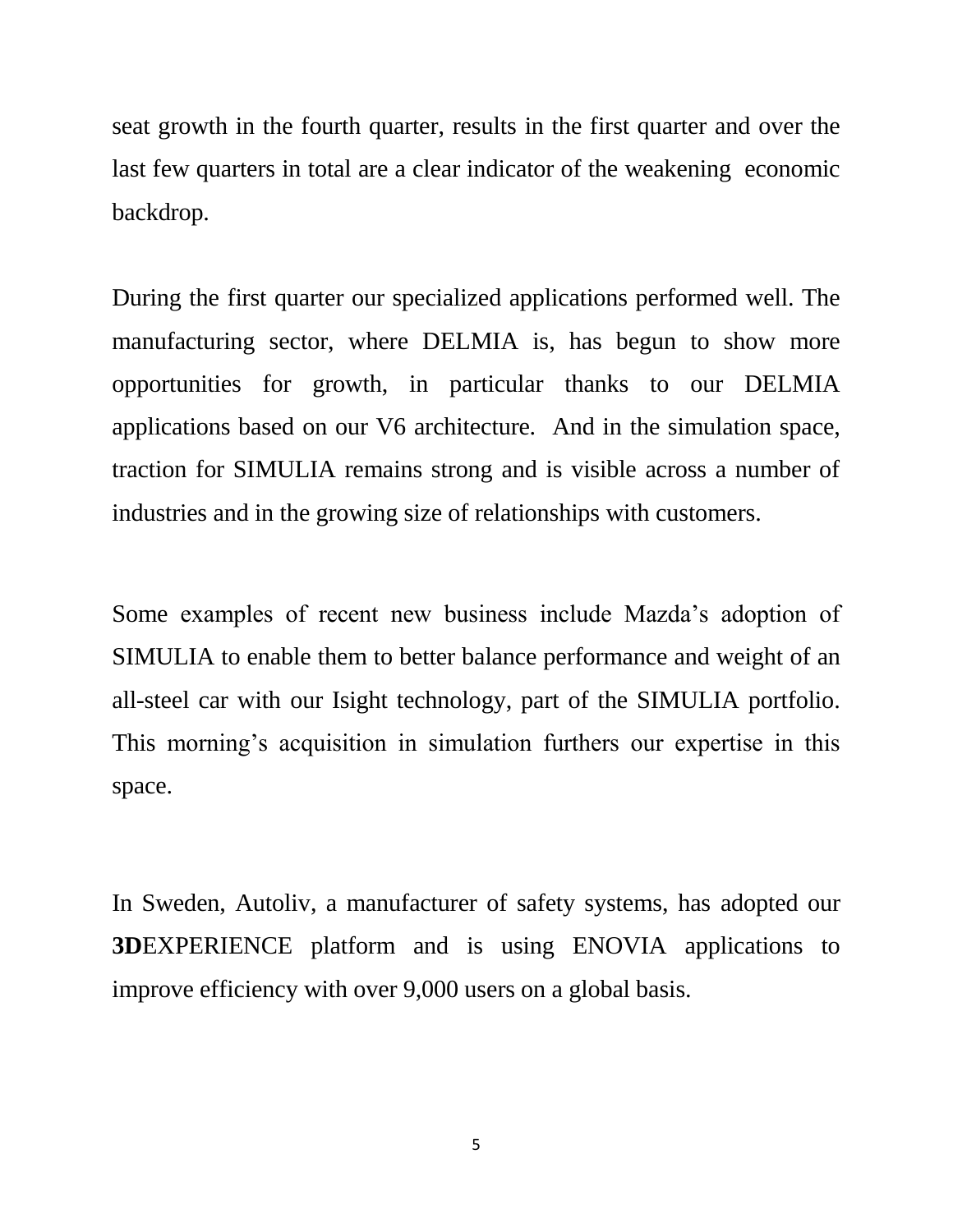O'STIN, Russia's largest apparel retailer in terms of sales, has selected our **3D**EXPERIENCE platform to support their rapid growth by providing them with a unified environment for design, sourcing and supply chain management.

My final example is SFR, a part of the Vivendi Group and a leading telecom provider. They are using our SquareClock solution, now called 3DVIA Store, to help them set up new merchandising campaigns in their stores quickly and frequently by giving to the local teams in the stores the ability and empowerment to design their stores themselves. As a result, SFR is now able to virtually manage in 3D 850 point of sales and achieve significant improvements in its operations – first in the planning, with a 25% reduction in the cost of merchandising production and logistics, and then secondly, in getting these point of sales operational in a shorter timeframe thanks to a 50% reduction in deployment time for the users in the stores.

### **Energy, Process and Utilities Industry Highlight**

Now today, I would like to spend a few minutes illustrating what we are doing with Energy, Process and Utilities (EPU) companies.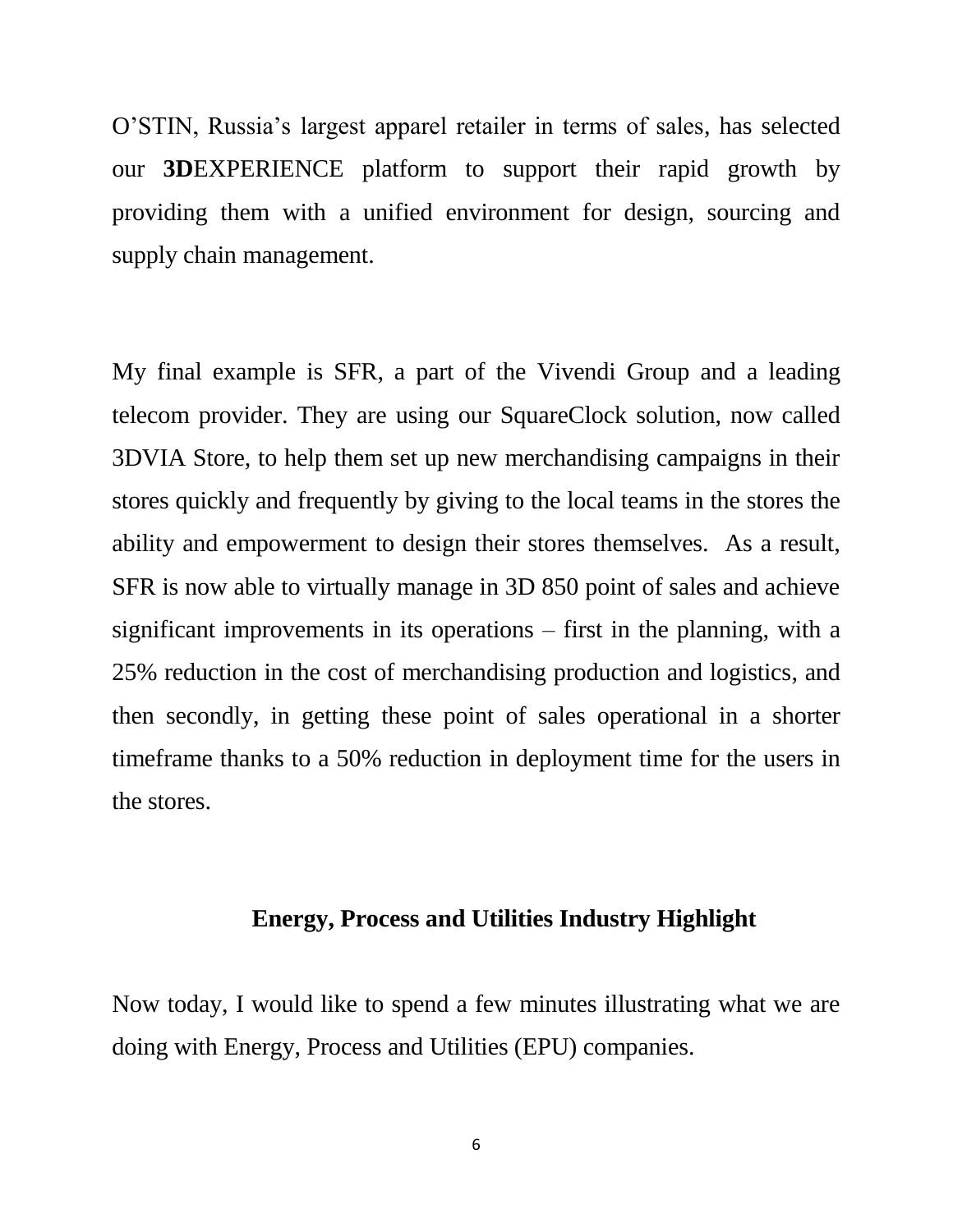As we know natural resources are not unlimited, while users' demands for energy keep rising. Adding to this complexity are concerns about costs, safety and the environment. For EPU companies, in addition to what is of importance to their end customers' experience, they have critical challenges to manage such as peaks in demand, cost reduction of operations, compliancy and other complex issues and to do all this within the context of ever increasing energy consumption.

So how can we help them change the game? In the last year we have introduced two industry solutions experiences – Optimized Plant Construction and Sustainable Wind Turbines. With the demand for energy expected to rise very significantly over the coming decades, there is the need to bring energy plants on faster, on budget and safely. With our optimized plant construction industry solution experience companies are able to reduce time to start-up and cost using digital plant construction planning. Similarly, wind turbine operations need to improve in order to have wind energy take its place among key energy sources. Our Sustainable Wind Turbines industry solution experience is designed to help customers speed time to market with improved reliability and lower costs.

Looking at our customers let me share some examples: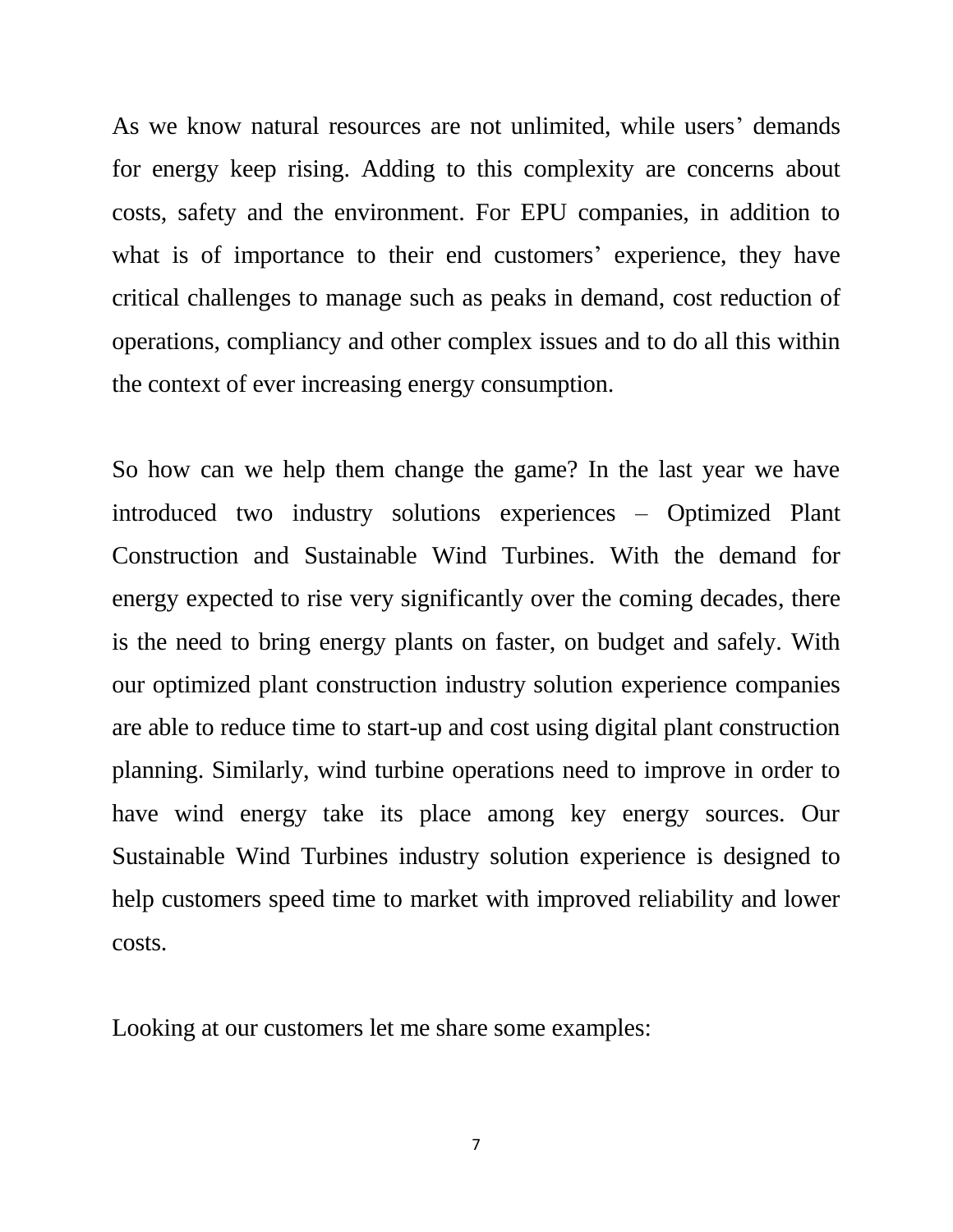- The first example is Nuvia, a nuclear specialist in the United Kingdom. Working with our partner, Tata Technologies, they are implementing our Optimized Plant Construction industry solution and our **3D**EXPERIENCE platform and ENOVIA software applications. Their business objectives are around managing vast amounts of data for design and construction as well as having complete comprehensive information for compliancy and governance.
- Moving to China, the leading engineering procurement and construction company in hydro power, CHIDI, is using our industry solution as well as a number of our brands to enable it to deliver plants on-time and on budget and to enable a massive collaboration effort across projects and departments.
- Envision, a leading wind power company also in China, is using our wind turbine industry solution experience to enable design process optimization and to be able to use the knowledge to support wind energy on-shore as well as off-shore. As you may know, off-shore is much more complex.

More broadly, our software solutions play to the heart of the needs of the wind power sector. First, the blades require very sophisticated surface design which is a key strength of CATIA. Secondly, the blades are done in composites which also require specialized design software which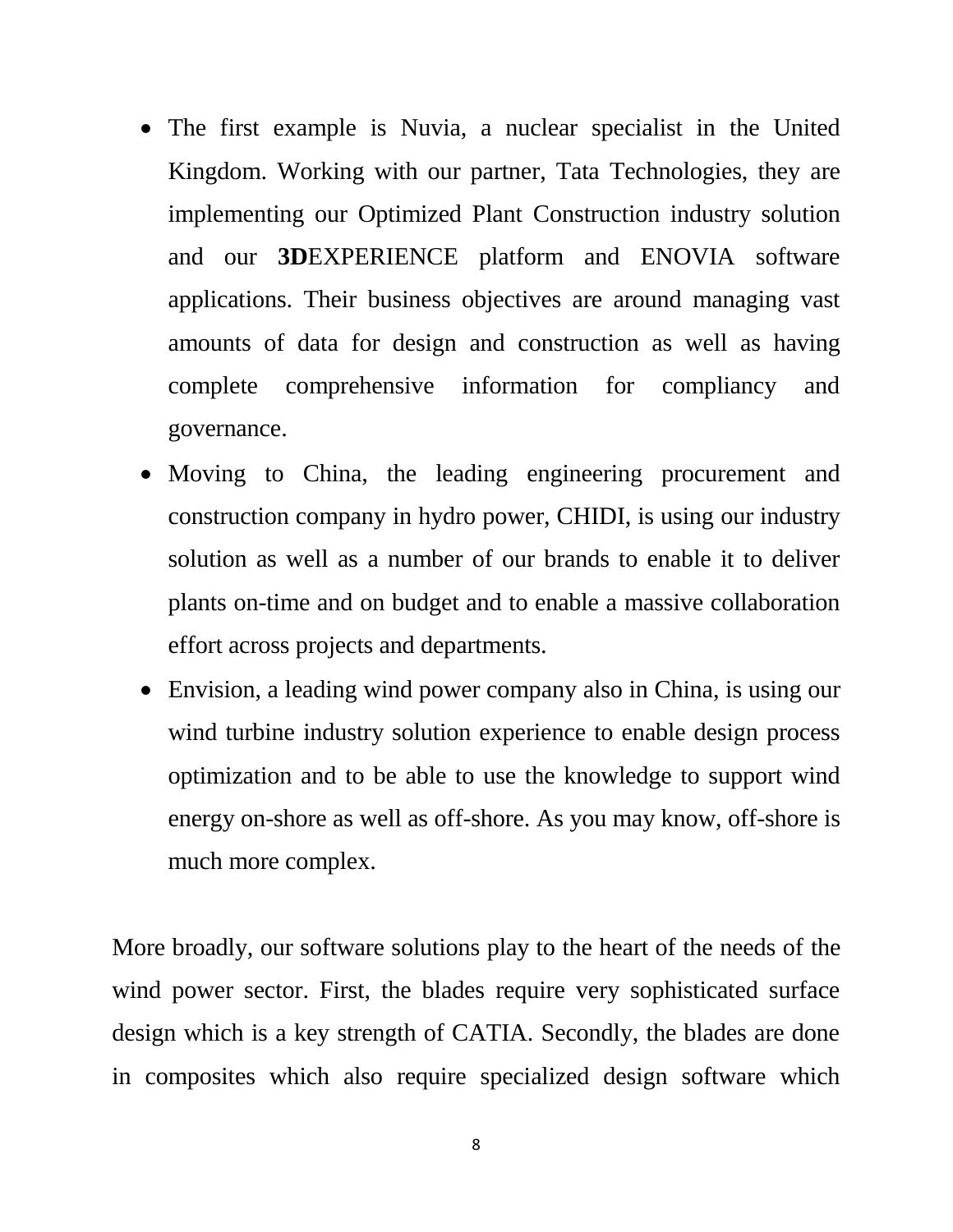CATIA offers and finally these products require very sophisticated simulation analysis that is sufficiently robust to do the complex analysis, which we bring also, with our SIMULIA portfolio.

 My final example is in India where we are working in partnership with Puducherry City to develop a 3D power grid – an innovative project with the goal of designing, simulating and visualizing a complete power grid of a city for energy, water, waste management, traffic management and more.

### **Acquisitions**

Now, let me briefly touch on two acquisitions we announced earlier this morning. First, we acquired Archivideo whose technology enables a very complete and accurate representation of a city. So it expands our capabilities to plan and manage urban developments. Archivideo has a strong relationship with IGN, the French National Geographic Institute. We welcome the team under the GEOVIA brand, with its mission around natural resources and the modeling of the planet.

The second acquisition, FE-DESIGN, is an innovator in design optimization for early-stage product development. It is a very interesting acquisition with a company we already have an OEM relationship with as we embed some of their technology in SIMULIA already. Among its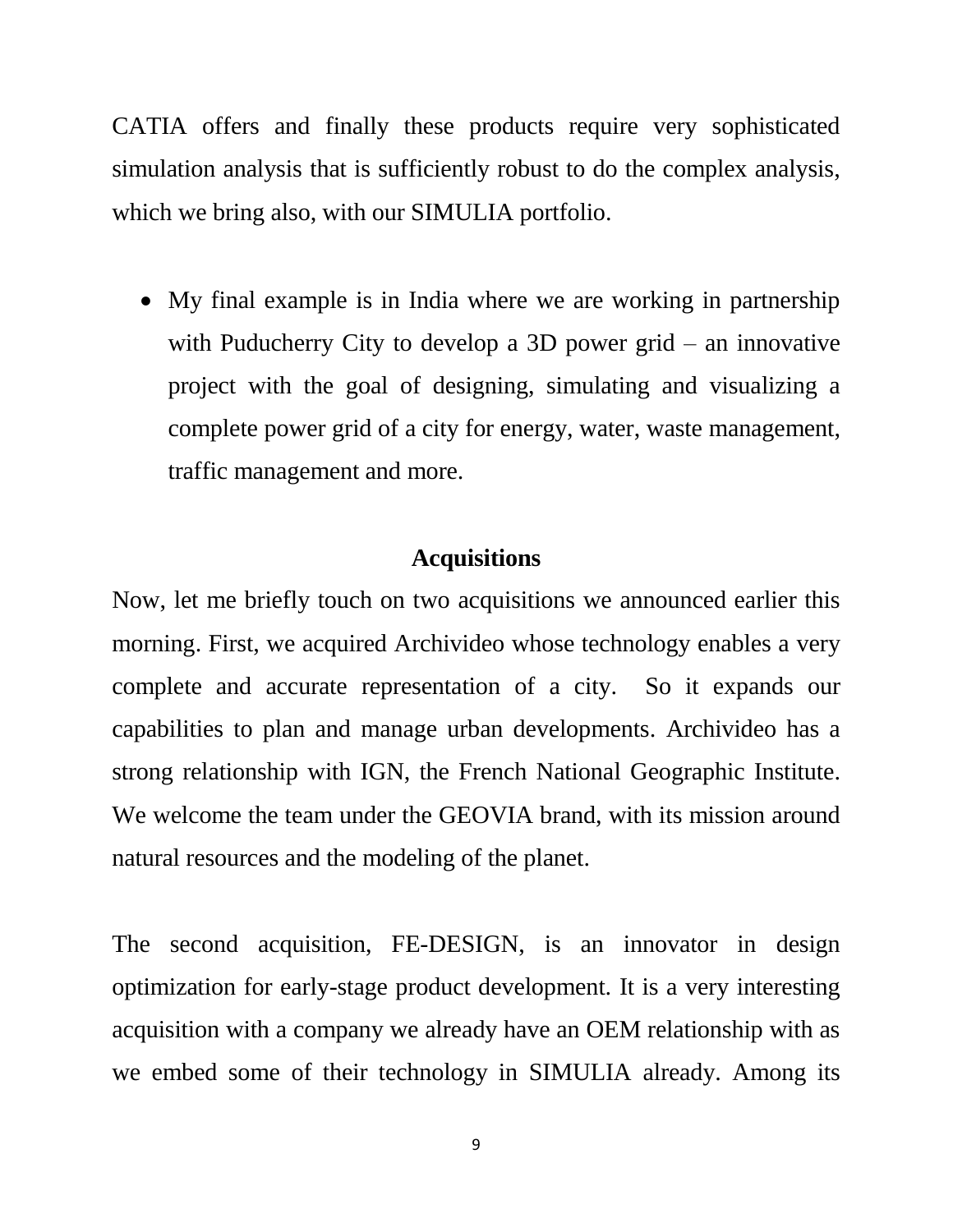customers are General Motors, BMW, SIEMENS, and Suzlon. In our opinion it is the technology leader for non-parametric optimization solutions and is complementary to our parametric optimization capabilities.

At this point, let me turn the call to Thibault.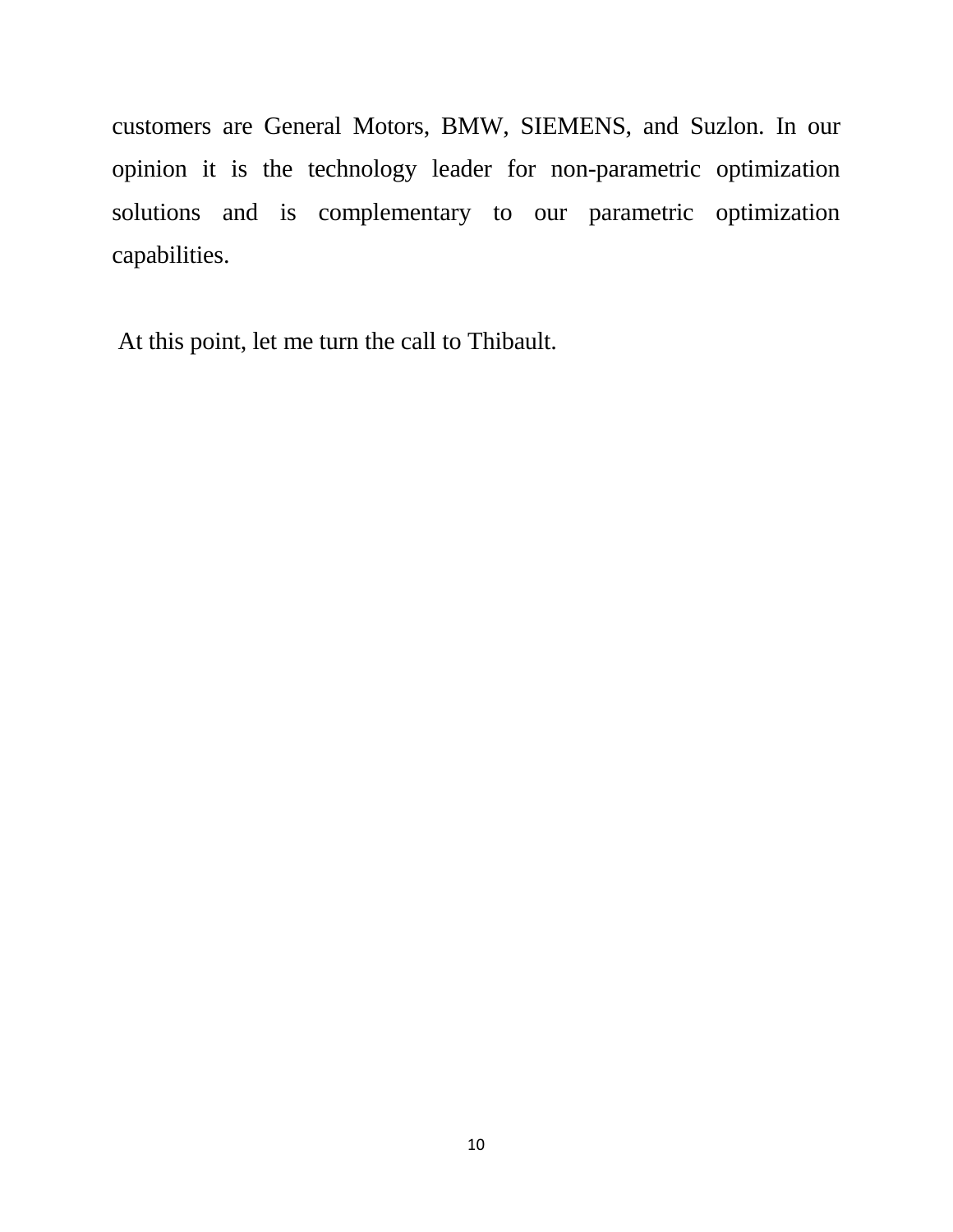## **Thibault de Tersant Senior EVP and CFO**

Good afternoon and good morning to all.

### **IFRS/non-IFRS Differences and Constant Currency Revenue Growth Comparisons**

My comments today are based upon our non-IFRS financial results. In our press release tables you can find the reconciliation of our non-IFRS to IFRS data. In addition, revenue growth rates are stated in constant currencies.

#### **Snapshot**

First quarter revenue results were solid and well in line with our financial objectives, coming in at the high end of our growth range of 5% to 7% in constant currencies. New licenses revenue results illustrate the slow start to the year, as anticipated. It is quite understandable in the current environment for customers to take their time at the beginning of the year.

### **Software Revenue Review**

Turning to our software results, the growth was 8% in constant currencies. On an organic basis, software revenue increased 6%, taking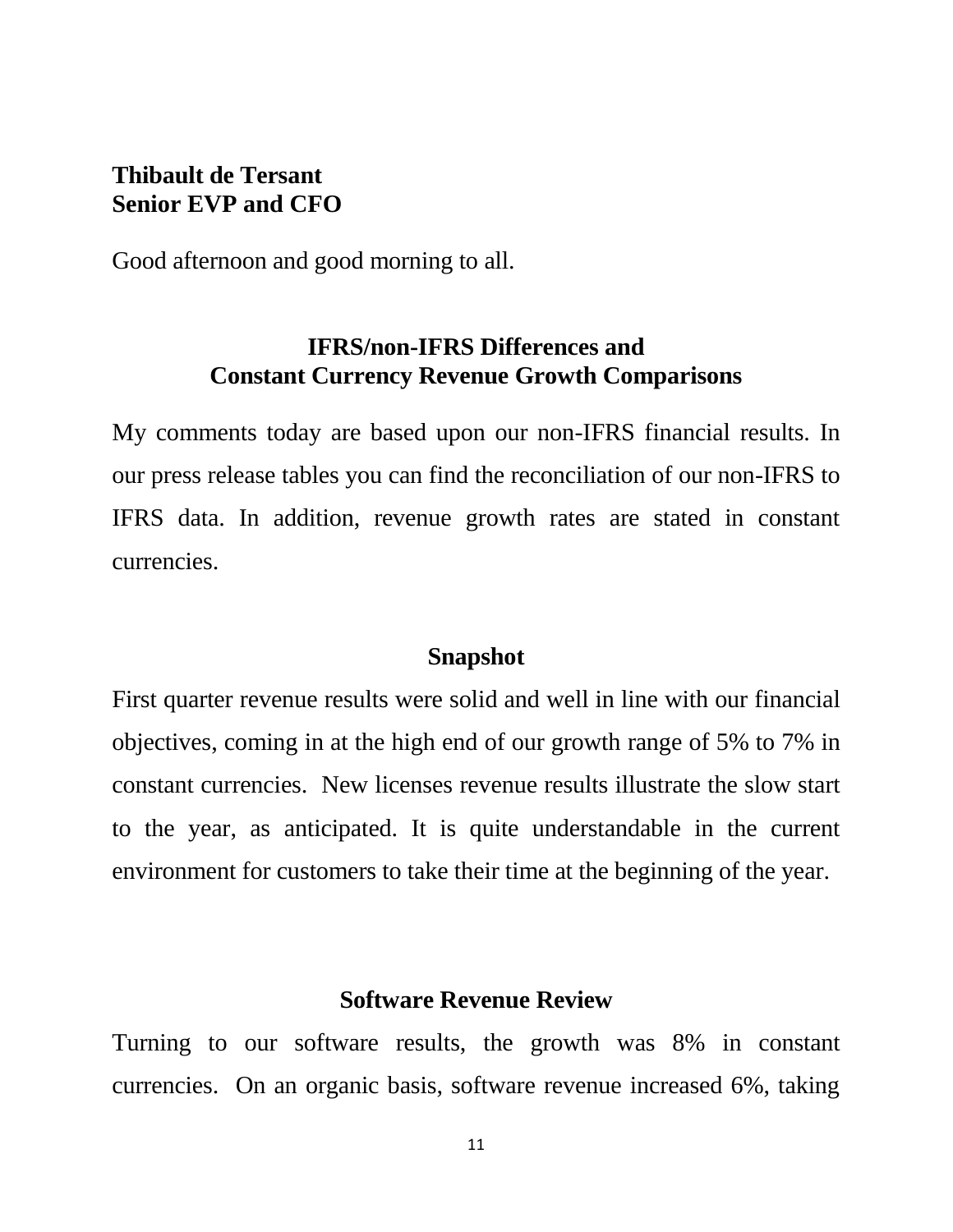into account the Transcat divestiture and the Gemcom and SquareClock acquisitions.

New licenses revenue decreased 2% in constant currencies reflecting the soft environment as well as a strong base of comparison to last year where new licenses revenue increased 18% in the 2012 first quarter.

Recurring software revenue evolution reflected high renewals rates, continued rental activity and new seats added to maintenance. In addition, we benefited from a somewhat easier comparison base. If you recall, in the first quarter of last year a portion of renewals normally recognized in that period was pushed out to the second quarter, leading to this year's favorable comparison base. In total recurring software revenue increased 13% in constant currencies this past quarter and we anticipate it normalizing to about 9% in the second quarter.

### **Services Revenue and Gross Margin**

As I highlighted in February at year-end earnings results, we were anticipating a weak Q1 for services and that is what we saw. We had a lower level of new engagements, with ongoing service work relatively stable. The gross margin as a consequence was slightly negative.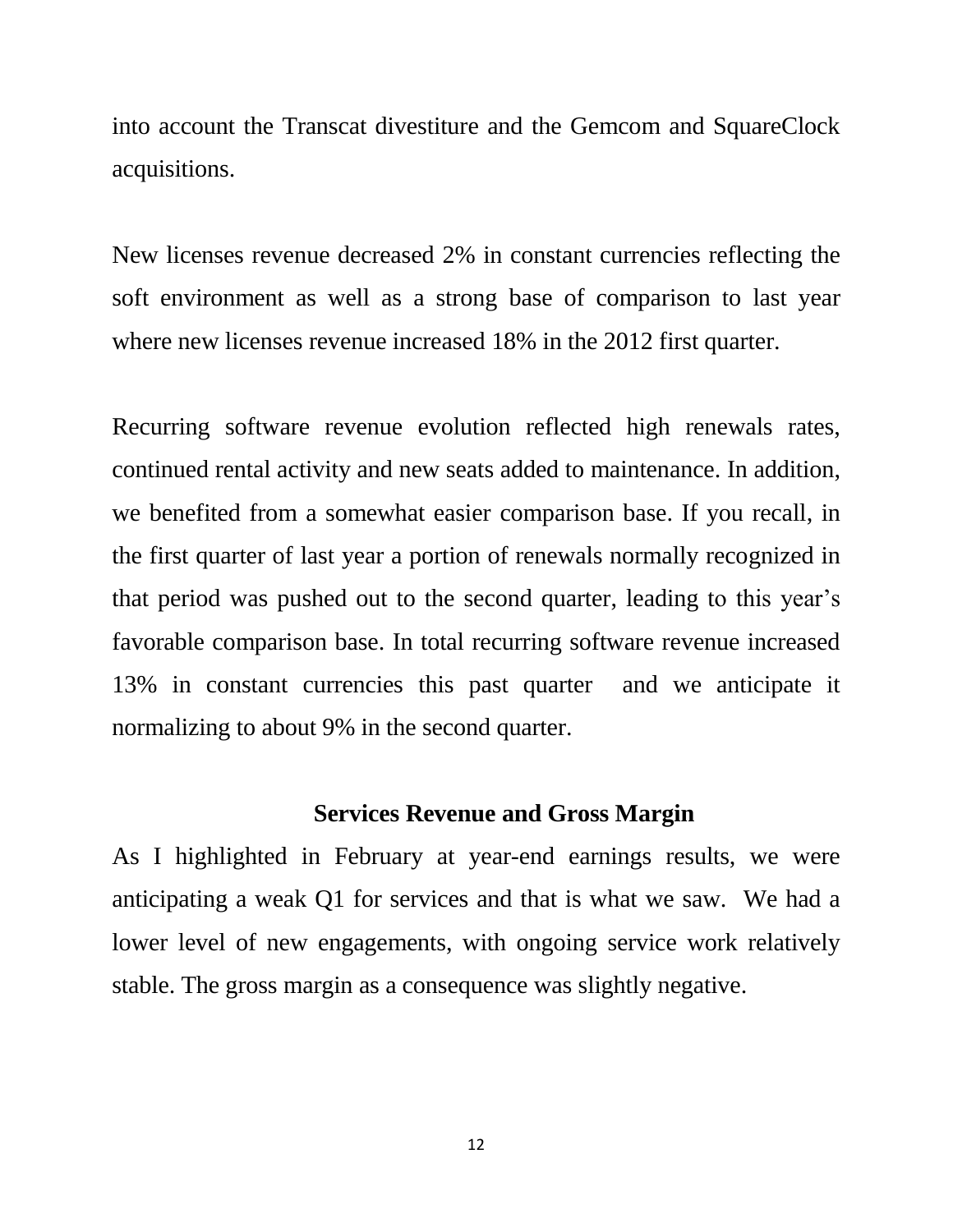### **Operating Income, Operating Margin and Earnings**

Turning to our profitability, here the results are somewhat satisfactory as we delivered double-digit earnings per share growth, up 10%, and the operating margin was 29%, essentially stable.

### **Cash Flow and Balance Sheet**

Turning to our cash flow and balance sheet statements, I would like to make just a brief comment.

First quarter cash flow increased 12% to  $\epsilon$ 185 million principally reflecting working capital improvements of  $E$ 81 million and non-cash P&L items of  $E29$  million. The main components of non-cash P&L items were amortization of intangible assets and depreciation of property and equipment.

DSOs improved to 79 days, slightly higher than Q4 but much improved from the year-ago period of 90 days. In light of the environment I think this represents good progress and a good performance on receivables management.

Turning to our unearned revenue the evolution here is well in line with our expectations and is largely organic. In comparison to the end of 2012, unearned revenue is higher by 15%.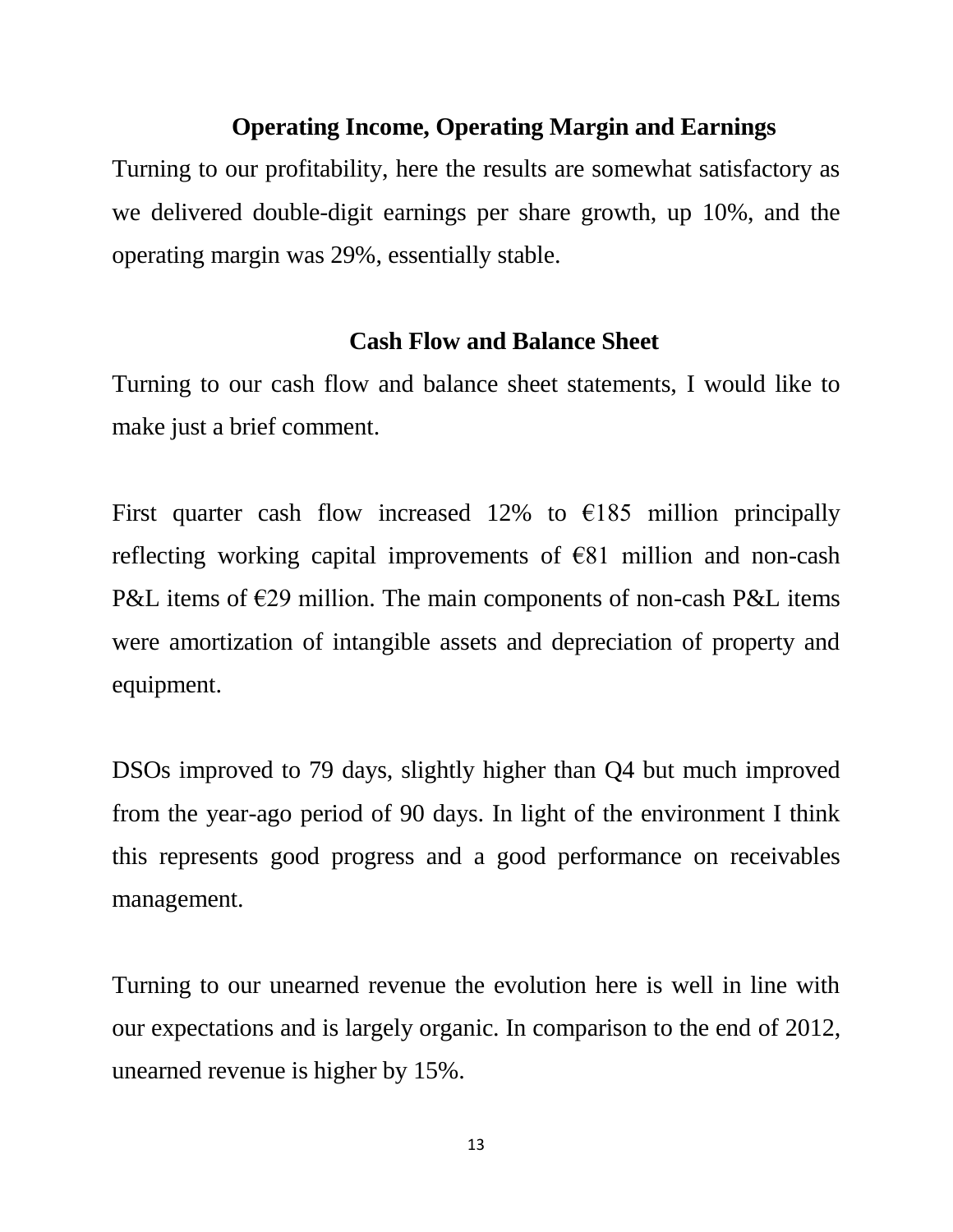#### **Reconfirming Full Year Financial Objectives**

Turning to our financial objectives, let me begin with our second quarter. Here we are setting a revenue objective of about  $\epsilon$ 515 million, representing growth of about 7% in constant currencies, which is quite similar to the first quarter, a stable margin of about 29% and earnings per share of about 80 cents or 5% growth. Importantly, we do expect to see a positive growth evolution of new licenses revenue and we also anticipate that recurring software revenue should normalize to a growth rate of about 9% in constant currencies in the second quarter, as I mentioned earlier in my remarks.

With respect to currency assumptions we are increasing our Japanese yen to euro exchange rate to 125 yen to euro from our former assumption of 120 reflecting the further weakening of the yen. Today the yen is above this rate. We are leaving our US dollar exchange rate assumption unchanged at 1.40 US dollars per euro.

For the full year, we are reconfirming our financial objectives which reflect the fact that our first quarter results were well aligned with our objectives. We are fine-tuning the revenue range, adding about  $\epsilon$ 10 million euros, with  $\epsilon$ 2 million coming from activity,  $\epsilon$ 4 million from M&A, and  $\epsilon$ 4 million from currency. This increase in reported revenue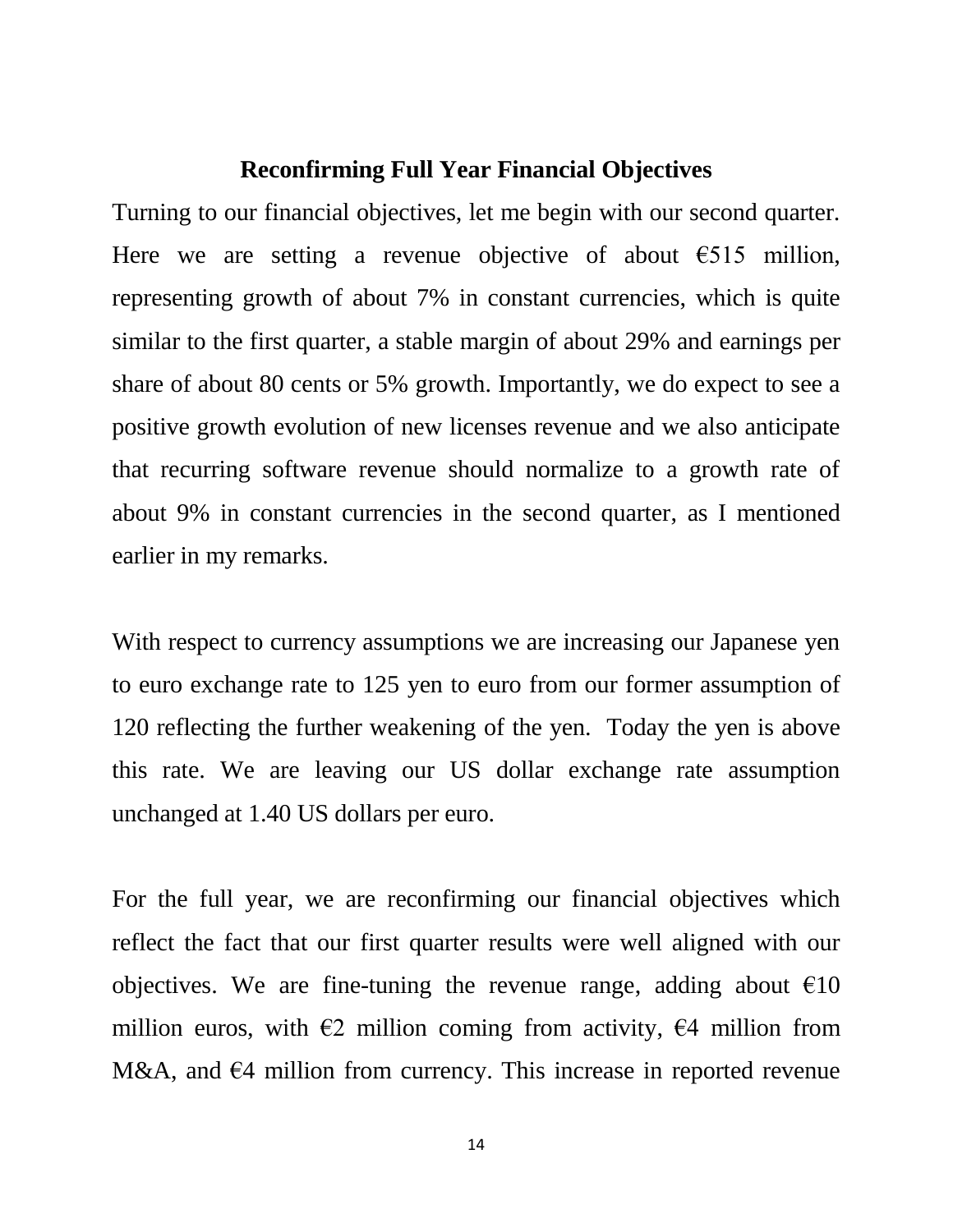does not change our growth objectives in constant currencies. It simply tightens the range from the former 5% to 7% range to now 6% to 7% total revenue growth in constant currencies. From an earnings perspective, these changes are absorbed by an assumption of a higher tax rate and a higher exchange rate for the Yen for the next three quarters, so our EPS target growth of 2% to 7% remains unchanged as does our operating margin goal of 32% on a non-IFRS basis. The first quarter non-IFRS effective tax rate was 32.4% but for the full year we expect a tax rate of between 33.5% and 34%.

#### **Cash Dividend Increase**

Finally, we also reported this morning that the Board of Directors is proposing an increase in the annual cash dividend of 14%, subject to shareholders' approval, and this is following two years of double-digit increases in dividends.

Let me turn the call back to Bernard now.